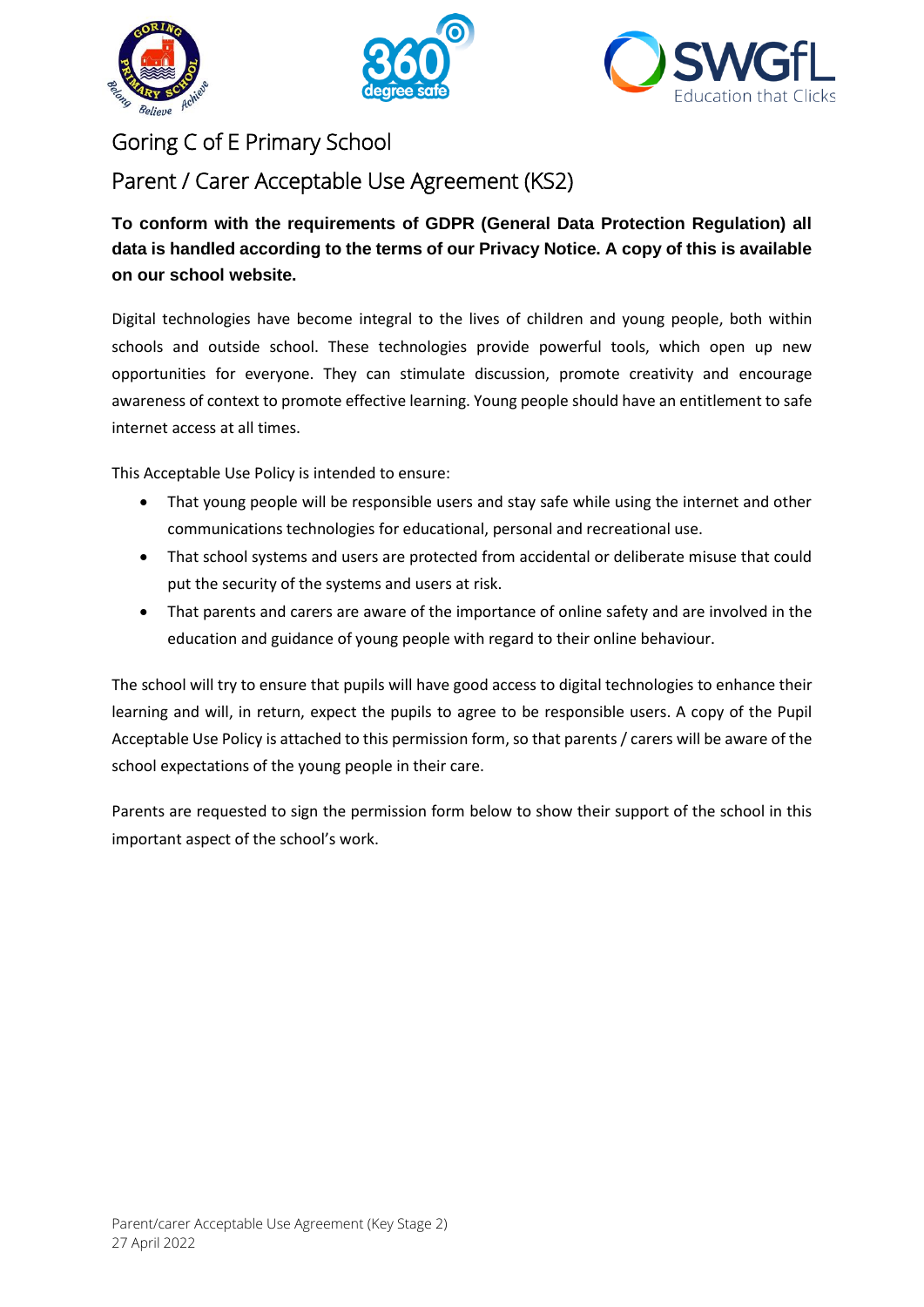





## Parent / Carer Permission Form

Parent / Carer Name: 

Pupil Name:

As the parent / carer of the above pupil in Key Stage 2*,* I give permission for my son / daughter to have access to the internet and to ICT systems at school.

I know that my son / daughter has signed an Acceptable Use Agreement and has received, or will receive, online safety education to help them understand the importance of safe use of technology and the internet – both in and out of school.

I understand that the school will take every reasonable precaution, including monitoring and filtering systems, to ensure that young people will be safe when they use the internet and systems. I also understand that the school cannot ultimately be held responsible for the nature and content of materials accessed on the internet and using mobile technologies.

I understand that my son's / daughter's activity on the systems will be monitored and that the school will contact me if they have concerns about any possible breaches of the Acceptable Use Policy.

I will encourage my child to adopt safe use of the internet and digital technologies at home and will inform the school if I have concerns over my child's online safety.

Signed: 

Date: 

© South West Grid for Learning Trust Ltd 2020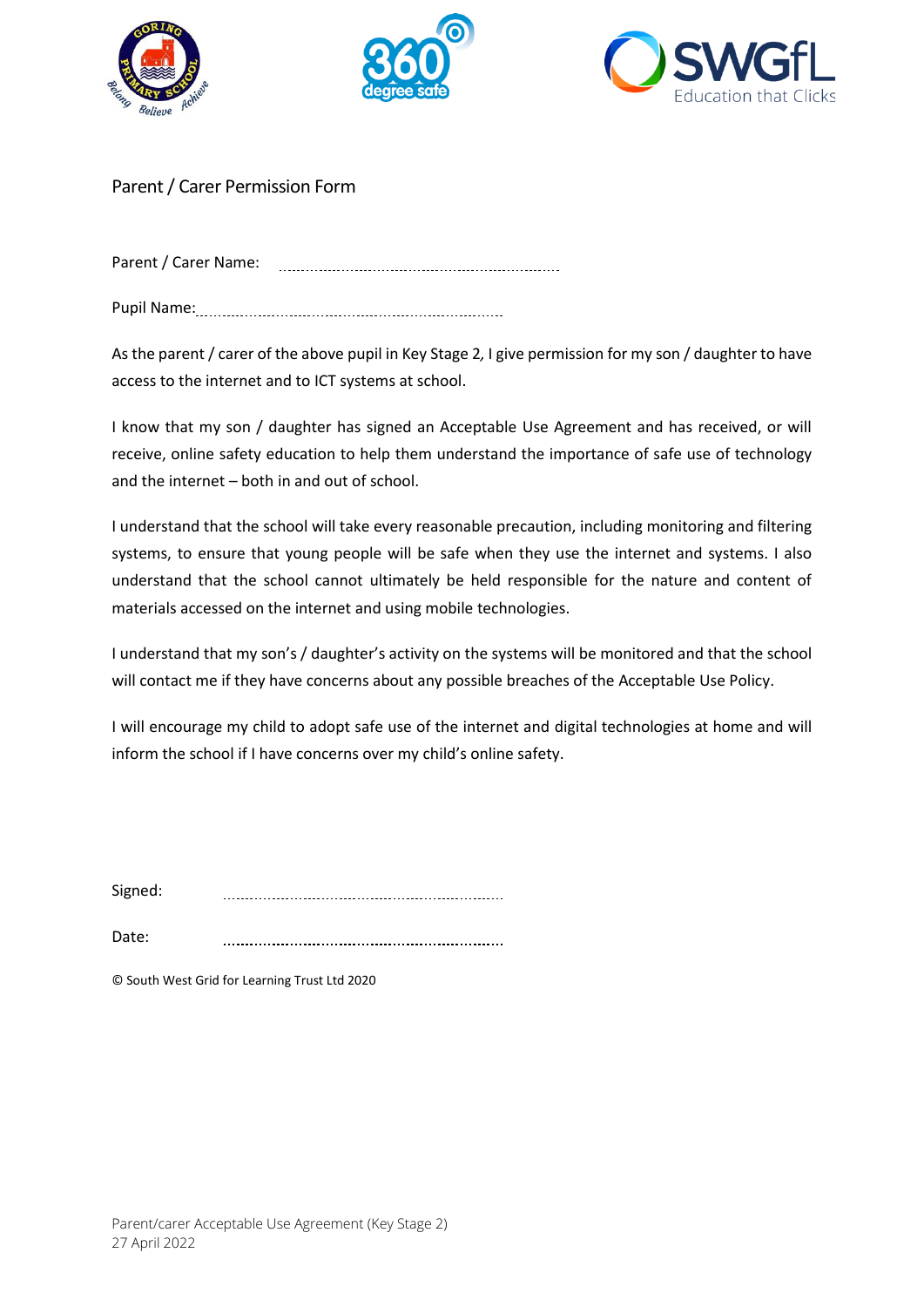





## Goring C of E Primary School Pupil Acceptable Use Policy Agreement (KS2)

I understand that I must use school systems in a responsible way, to ensure that there is no risk to my safety or to the safety and security of the systems and other users.

For my own personal safety:

- I understand that Goring C of E Primary School will monitor my use of the systems, devices and digital communications.
- I will keep my username and password safe and secure I will not share it, nor will I try to use any other person's username and password. I understand that I should not write down or store a password where it is possible that someone may steal it.
- I will be aware of 'stranger danger', when I am communicating online.
- I will not disclose or share personal information about myself or others when online (this could include names, addresses, email addresses, telephone numbers, age, gender, educational details, financial details, etc).
- If I arrange to meet people off-line that I have communicated with online, I will do so in a public place and take an adult with me.
- I will immediately report any unpleasant or inappropriate material or messages or anything that makes me feel uncomfortable when I see it online.

I understand that everyone has equal rights to use technology as a resource and:

- I understand that the school systems and devices are primarily intended for educational use and that I will not use them for personal or recreational use unless I have permission.
- I will not try (unless I have permission) to make large downloads or uploads that might take up internet capacity and prevent other users from being able to carry out their work.
- I will not use the school systems or devices for online gaming, online gambling, internet shopping, file sharing, or video broadcasting (eg YouTube), unless I have permission of a member of staff to do so.

I will act as I expect others to act towards me:

- I will respect others' work and property and will not access, copy, remove or otherwise alter any other user's files, without the owner's knowledge and permission.
- I will be polite and responsible when I communicate with others, I will not use strong, aggressive or inappropriate language and I appreciate that others may have different opinions.
- I will not take or distribute images of anyone without their permission.